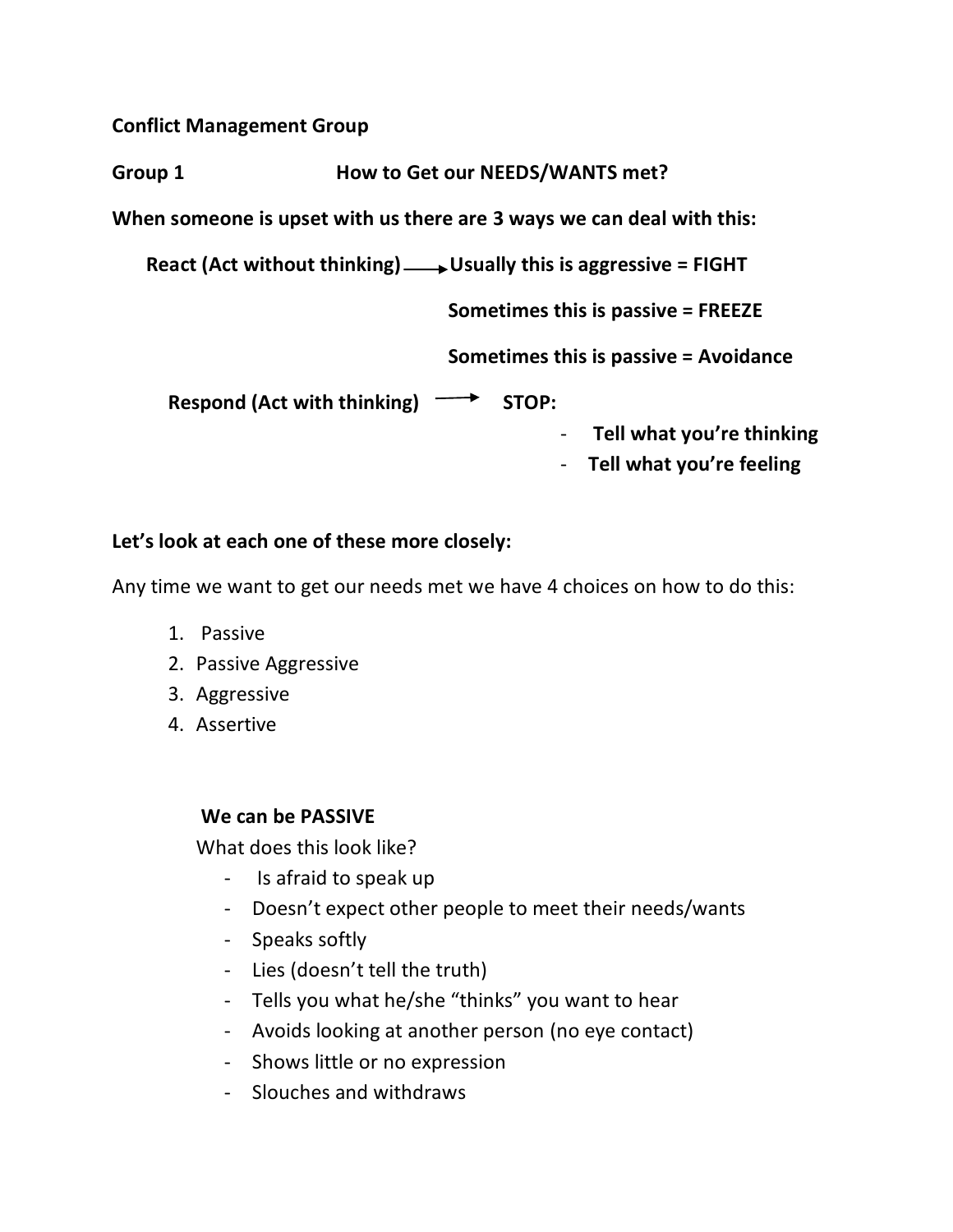- Isolates self from others
- Agrees with others despite how they really feel
- Pleads innocence all the time
- Values self less than they value others
- Hurts self to avoid hurting others
- Does not reach goals and may not even have goals
- "You're OK, I'm NOT OK"
- Basically very selfish

## **5. Passive Aggressive**

- Silent Treatment
- Withholds feelings/thoughts
- Withholds affection/approval/compliments/affirmations
- Lies (doesn't tell the truth)
- Gossips (Chadee)
- Tries to push others buttons (provoke)
- Spits in partner's coffee
- Intentionally doesn't do something to "get even"
- Spreads untruths about others

# **6. We can be AGGRESSIVE**

What does this look like?

- Interrupts and "talks over" others
- Speaks loudly (yells)
- Expects others to always meet their needs (give them what they want.)
- Glares and stares at others (direct, steady eye contact)
- Uses bad language
- Physical violence (pushing, shoving, hitting, use of weapon)
- Intimidates others with expressions (negative body language)
- Stands rigidly, crosses arms, invades other's personal space
- Tries to control others
- Only considers own feelings, and/or demands of others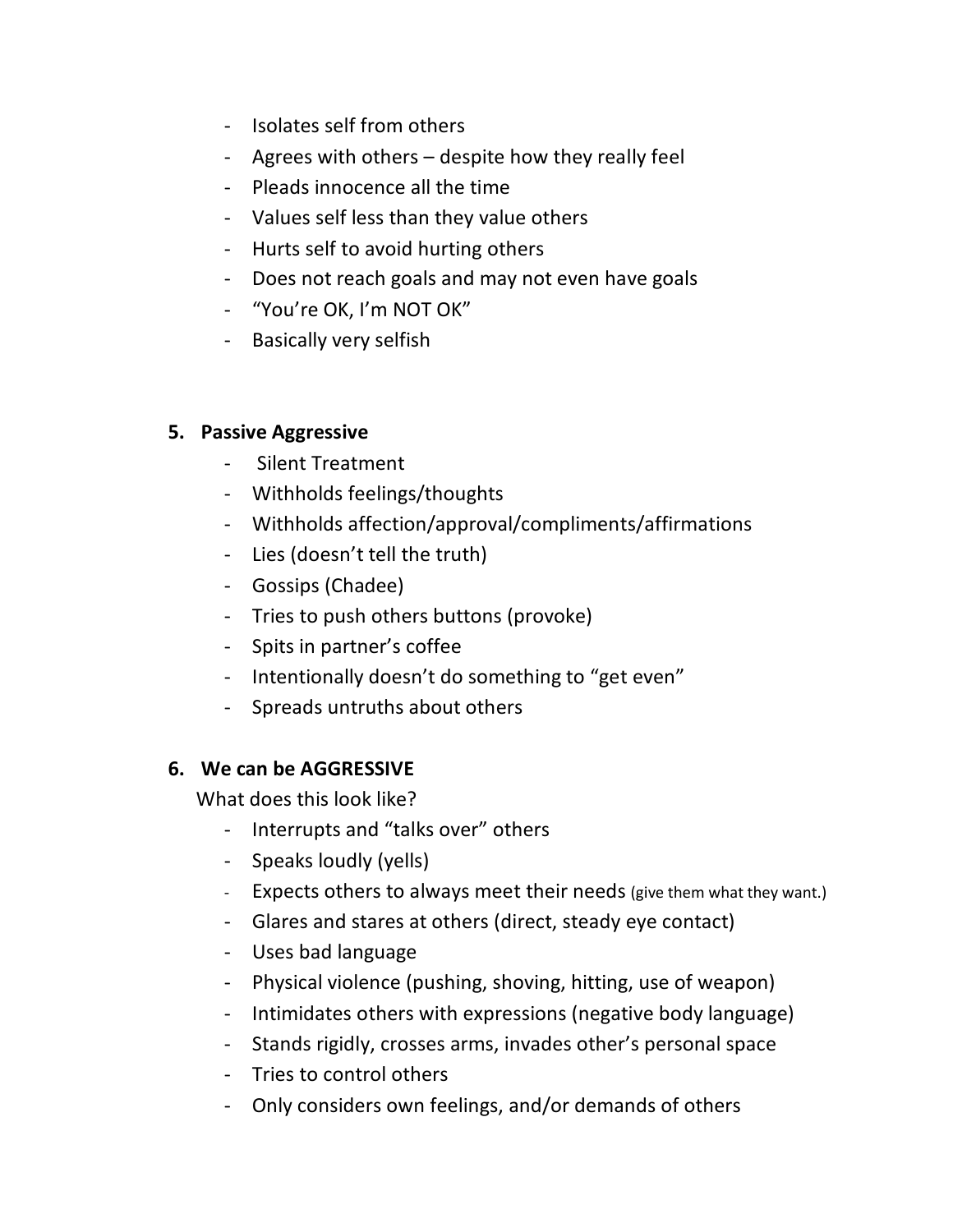- Values self more than others
- Hurts others to avoid being hurt
- Reaches goals but hurts others in the process
- "I'm OK, but you are NOT OK"
- Basically very selfish

# **7. We can be ASSERTIVE**

What does this look like?

- Speaks openly
- Uses a conversational tone
- Makes good eye contact
- Shows expressions that match the message
- Relaxes and adopts an open posture and expression
- No judgment or criticism of others
- Participates in groups (does their share)
- Speaks to the point
- Values self equal to others
- Not selfish
- Tries to hurt no one including themselves
- Usually reaches goals without alienating others
- "I'm OK, YOU'RE OK"

*Which is the most mature? Who is the best team player? Who is the martyr? Which person would have the Who is the wimp? best relationship potential? Who is the bully? Who is the most selfish?*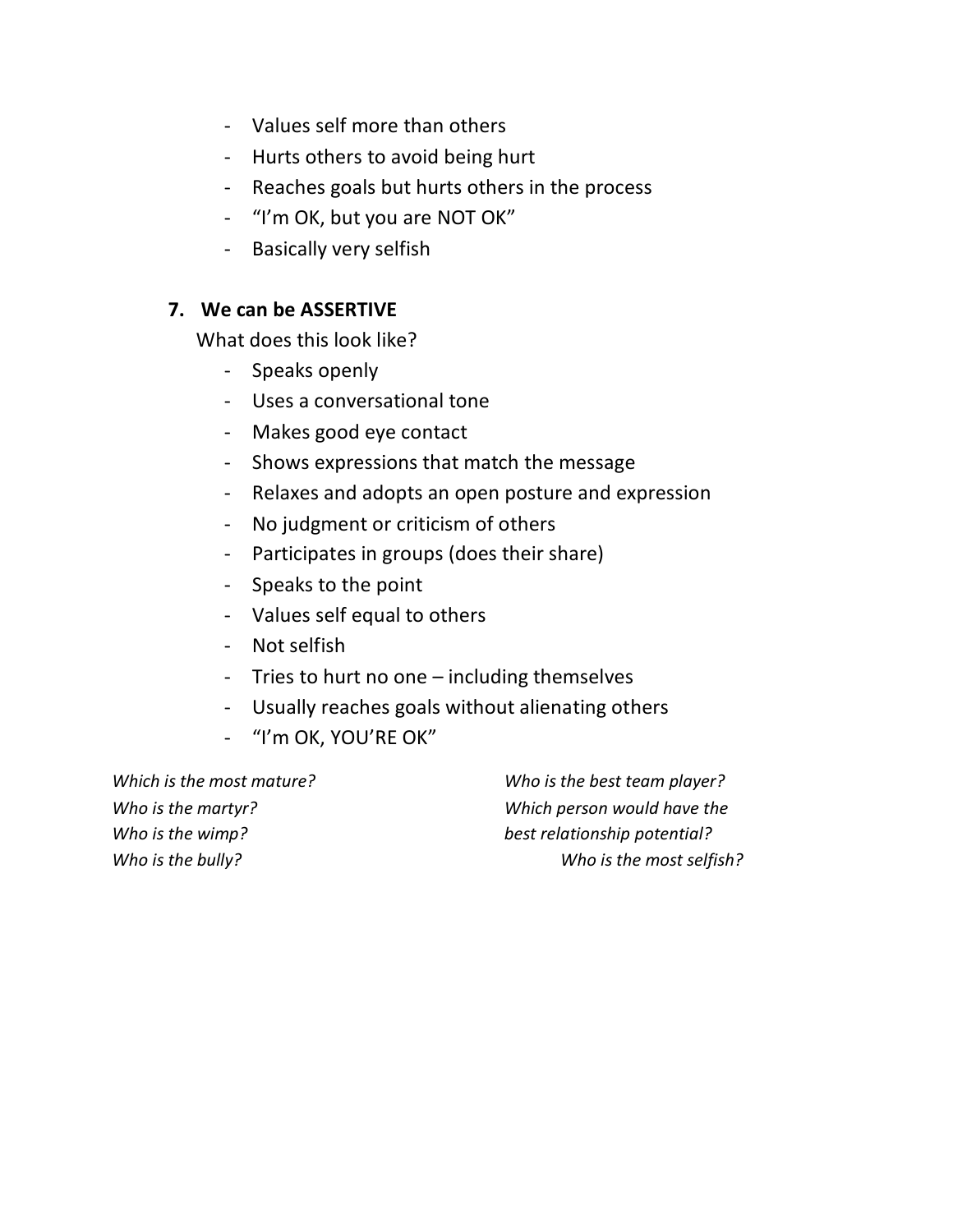### Ticket 1

Welcomed Healing Harmony – Conflict Management group this morning and opened session with the Serenity Prayer. Introduced the topic of "getting our needs met." Presented and discussed/processed with clients the difference between "reacting" and "responding" by teaching the following:

1. Reaction (acting without thinking) = Fright, Flight, Freeze. Discussed how "reacting" can sometimes be appropriate, depending on the amount of danger we perceive, and the overall situation.

Types of communication skills used = passive, passive aggressive, or aggressive

2. Responding (acting with thinking) = assertive communication skills To grow relationship, "responding" to another is a more helpful action and is more helpful in getting our needs met.

Group members gave feedback and examples to illustrate personal understanding of th e topic as we all processed together.

### **Plan:**

- Explain and give details of passive, passive aggressive, aggressive, and assertive communication styles.

very attentive with today's topic and willing to share with peers. Doing well.

#### Ticket 2:

Welcomed conflict management group this morning and opened session with the Serenity Prayer. Introduced topic of "how to get our needs/wants met" by others. Discussed/processed different styles of achieving our personal needs:

- 1. Passive
- 2. Passive Aggressive
- 3. Aggressive
- 4. Assertive

Discussed how each of these "look" in real life behavior. Then talked about which style is the "high ground" or the most mature and offers the best outcomes.

**Plan:**